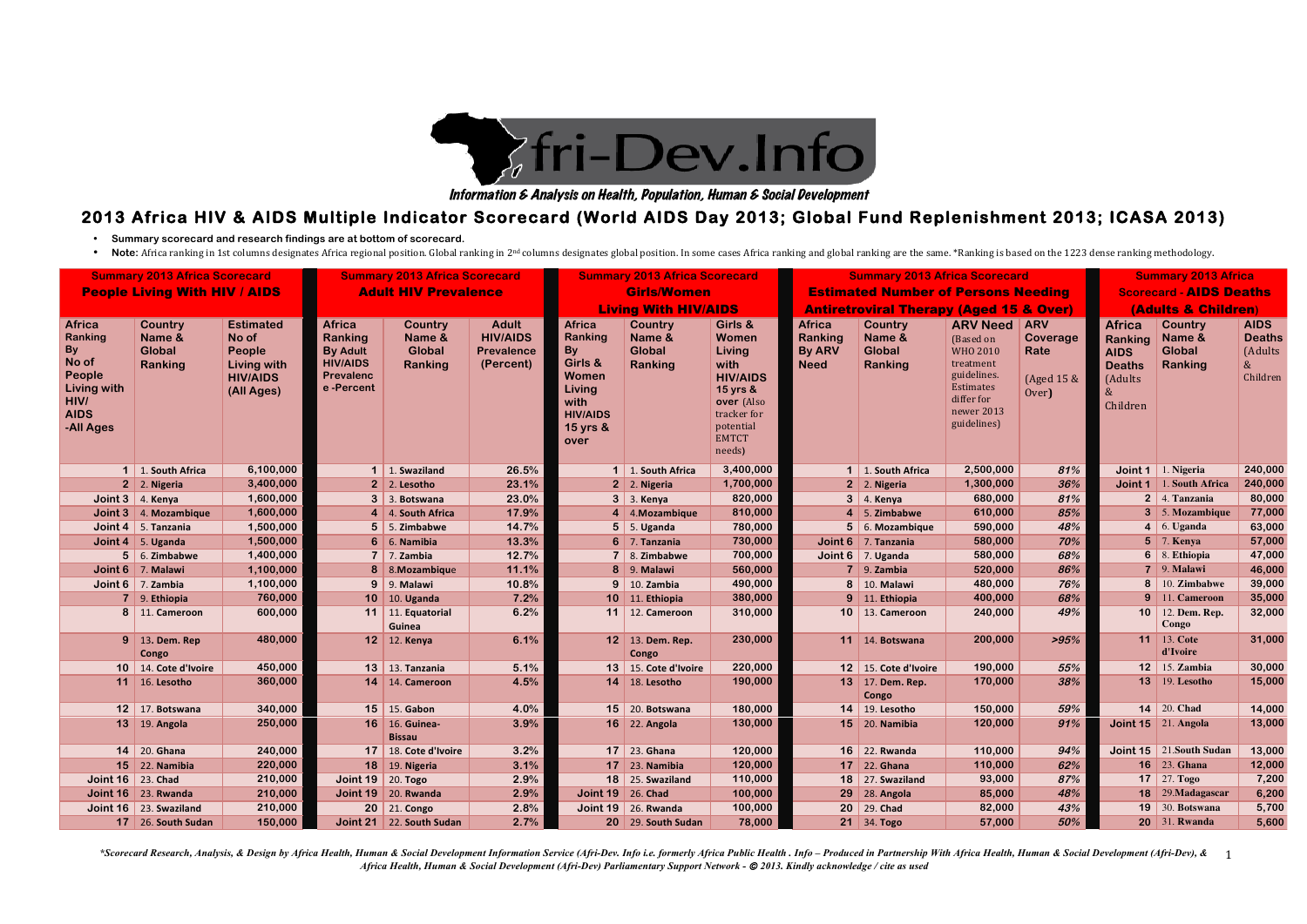\*Scorecard Research, Analysis, & Design by Africa Health, Human & Social Development Information Service (Afri-Dev. Info i.e. formerly Africa Public Health . Info - Produced in Partnership With Africa Health, Human & Socia *Africa Health, Human & Social Development (Afri-Dev) Parliamentary Support Network -* © *2013. Kindly acknowledge / cite as used*

| <b>Summary 2013 Africa Scorecard</b> |                                     |         | <b>Summary 2013 Africa Scorecard</b> |                                       | <b>Summary 2013 Africa Scorecard</b> |                             | <b>Summary 2013 Africa Scorecard</b>   |        |                                                    |                                                    | <b>Summary 2013 Africa</b> |      |                                |                                            |       |
|--------------------------------------|-------------------------------------|---------|--------------------------------------|---------------------------------------|--------------------------------------|-----------------------------|----------------------------------------|--------|----------------------------------------------------|----------------------------------------------------|----------------------------|------|--------------------------------|--------------------------------------------|-------|
| <b>People Living With HIV / AIDS</b> |                                     |         | <b>Adult HIV Prevalence</b>          |                                       |                                      | <b>Girls/Women</b>          |                                        |        | <b>Estimated Number of Persons Needing</b>         |                                                    |                            |      | <b>Scorecard - AIDS Deaths</b> |                                            |       |
|                                      |                                     |         |                                      |                                       |                                      | <b>Living With HIV/AIDS</b> |                                        |        | <b>Antiretroviral Therapy (Aged 15 &amp; Over)</b> |                                                    |                            |      | (Adults & Children)            |                                            |       |
|                                      | 18   28. Togo                       | 130,000 | Joint 21 $\vert$ 22. Chad            |                                       | 2.7%                                 |                             | $21 \,   \, 32. \, \text{Togo}$        | 65,000 |                                                    | 22 35. Burkina Faso                                | 54,000                     | 72%  |                                | <b>Joint 21</b> 32. Burkina Faso           | 5,500 |
|                                      | 19 30. Guinea                       | 120,000 |                                      | 22 23. Angola                         | 2.3%                                 |                             | 22 33. Guinea                          | 63,000 |                                                    | $23$ 37. South Sudan                               | 49,000                     | 9%   |                                | Joint 21 32. Swaziland                     | 5,500 |
|                                      | 20 32. Burkina Faso                 | 110,000 |                                      | $23$ 24. Comoros                      | 2.1%                                 |                             | 23 35. Burkina Faso                    | 55,000 |                                                    | $24$ 38. Mali                                      | 46,000                     | 58%  |                                | 22 $\vert$ 34. Congo                       | 5,200 |
|                                      | $21 \mid 32$ . Mali                 | 100,000 |                                      | $24$ 26. Guinea                       | 1.7%                                 |                             | 24 36. Mali                            | 50,000 |                                                    | 25 39. Guinea                                      | 45,000                     | 57%  |                                | <b>23</b> 36. Guinea                       | 5,100 |
|                                      | 22 35. Burundi                      | 89,000  |                                      | 25 29. Sierra Leone                   | 1.5%                                 |                             | 25 37. Burundi                         | 43,000 |                                                    | 26 40. Burundi                                     | 40,000                     | 67%  |                                | $24$ 37. Namibia                           | 5,000 |
| 23                                   | $ 40.$ Congo                        | 74,000  |                                      | $26$ 31. Ghana                        | 1.4%                                 |                             | <b>26</b> 43. Benin                    | 37,000 |                                                    | $27 \mid 41$ . Congo                               | 36,000                     | 44%  |                                | $25 \,   \, 38. \,$ Mali                   | 4,900 |
|                                      | $24 \mid 41$ . Benin                | 72,000  |                                      | Joint 27 32. Burundi                  | 1.3%                                 |                             | $27 \mid 44$ . Congo                   | 36,000 |                                                    | 28 44. Benin                                       | 34,000                     | 70%  |                                | $26$ 39. Burundi                           | 4,800 |
|                                      | 25 45. Madagascar                   | 59,000  |                                      | Joint 27 $\vert$ 32. Ethiopia         | 1.3%                                 |                             | 47. Sierra Leone                       | 31,000 |                                                    | 29 48. Madagascar                                  | 25,000                     | 1%   |                                | 27 $ 46.$ Niger                            | 3,400 |
|                                      | 26 46. Sierra Leone                 | 58,000  |                                      | Joint $27 \mid 32$ . Gambia           | 1.3%                                 |                             | 29 48. Gabon                           | 25,000 |                                                    | Joint 30   49. Gabon                               | 22,000                     | 67%  |                                | <b>28</b> 48. Sierra<br>Leone              | 3,300 |
|                                      | 27 $ $ 49. Niger                    | 46,000  |                                      | Joint 28 $\vert$ 34. Djibouti         | 1.2%                                 |                             | $30 \mid 49$ . Senegal                 | 24,000 |                                                    | Joint 30   49. Sierra Leone                        | 22,000                     | 35%  |                                | <b>29</b> 49. Benin                        | 3,100 |
|                                      | $28$   51. Senegal                  | 43,000  |                                      | Joint 28 $\vert$ 34. Mauritius        | 1.2%                                 |                             | 31 52. Madagascar                      | 23,000 |                                                    | Joint 31 55. Niger                                 | 20,000                     | 55%  |                                | $30 \mid 52$ . Somalia                     | 2,500 |
|                                      | Joint 29 52. Gabon                  | 41,000  |                                      | Joint 29 $\vert$ 36. Benin            | 1.1%                                 |                             | 32 55. Guinea-<br><b>Bissau</b>        | 21,000 |                                                    | Joint 31 55. Senegal                               | 20,000                     | 67%  |                                | Joint 31 $\vert$ 54. Gabon                 | 2,300 |
|                                      | Joint 29 $\vert$ 52. Guinea-        | 41,000  |                                      | Joint 29 $\vert$ 36. Dem. Rep.        | 1.1%                                 |                             | 33 56. Niger                           | 20,000 |                                                    | 32 58. Guinea-                                     | 14,000                     | 43%  |                                | Joint 31 $\vert$ 54. Guinea-               | 2,300 |
|                                      | <b>Bissau</b>                       |         |                                      | Congo                                 |                                      |                             |                                        |        |                                                    | <b>Bissau</b>                                      |                            |      |                                | <b>Bissau</b>                              |       |
|                                      | Joint 30   55. Equatorial<br>Guinea | 31,000  |                                      | Joint 30 37. Burkina Faso             | 1.0%                                 |                             | 34 59. Equatorial<br>Guinea            | 16,000 |                                                    | Joint 33 $\vert$ 62. Equatorial<br>Guinea          | 11,000                     | 58%  |                                | $32 \mid 56$ . Senegal                     | 1,900 |
|                                      | Joint 30 $\vert$ 55. Somalia        | 31,000  |                                      | Joint 30   37. Sao Tome &<br>Principe | 1.0%                                 |                             | 35 60. Somalia                         | 13,000 |                                                    | Joint 33 $\vert$ 62. Liberia                       | 11,000                     | 47%  |                                | <b>33</b> 58. Liberia                      | 1,700 |
|                                      | <b>31 56. Morocco</b>               | 30,000  |                                      | Joint 31 39. Liberia                  | 0.9%                                 |                             | <b>36 67. Morocco</b>                  | 11,000 |                                                    | <b>34</b> 64. Morocco                              | 10,000                     | 48%  |                                | 34 60. Equatorial<br>Guinea                | 1,400 |
|                                      | 32 63. Liberia                      | 22,000  | Joint $31 \mid 39$ . Mali            |                                       | 0.9%                                 |                             | 37 67. Liberia                         | 11,000 |                                                    | 35 65. Somalia                                     | 9,500                      | 15%  |                                | Joint 35 64. Eritrea                       | 1,200 |
|                                      | 33 68. Eritrea                      | 18,000  |                                      | $32 \mid 46$ . Eritrea                | 0.7%                                 | 38                          | $ 73.$ Eritrea                         | 8,800  |                                                    | <b>36</b> 66. Eritrea                              | 9,400                      | 81%  |                                | <b>Joint 35</b> $\vert$ 64. Morocco        | 1,200 |
|                                      | <b>34</b> 76. Gambia                | 14,000  |                                      | Joint 33   51. Madagascar             | 0.5%                                 | 39                          | 76. Gambia                             | 7,600  |                                                    | $37$ 72. Gambia                                    | 5,600                      | 64%  |                                | Joint 36 $\vert$ 67. Gambia                | 1000  |
|                                      | 35 84. Mauritius                    | 11,000  |                                      | Joint 33 $\vert$ 51. Niger            | 0.5%                                 | 40                          | 85. Mauritania                         | 5,000  |                                                    | 38 76. Mauritania                                  | 4,500                      | 41%  |                                | Joint 36 67. Djibouti                      | 1000  |
|                                      | 36 85. Mauritania                   | 10,000  |                                      | Joint 33   51. Senegal                | 0.5%                                 |                             | 41 95. Djibouti                        | 3,700  |                                                    | 39 78. Mauritius                                   | 4,200                      | 36%  |                                | Joint 36   $67.$ Mauritania                | 1000  |
|                                      | $37$ 92. Comoros                    | 7,800   |                                      | Joint 33 51. Somalia                  | 0.5%                                 |                             | 42 102. Mauritius                      | 2,800  |                                                    | 40 79. Djibouti                                    | 4,100                      | 35%  |                                | Joint 36   $67.$ Mauritius                 | 1000  |
|                                      | $38$ 93. Djibouti                   | 7,700   |                                      | 34 56. Mauritania                     | 0.4%                                 |                             | 43 105. Comoros                        | 2,300  |                                                    | 41 88. Egypt                                       | 2,500                      | 38%  |                                | <b>37</b> 77. Egypt                        | $500$ |
|                                      | 39 101. Egypt                       | 6,500   |                                      | <b>35</b> 74. Cape Verde              | 0.2%                                 |                             | $\left  \right $ 44   116. Egypt       | 1,400  |                                                    | Joint $42 \mid 96$ . Sao Tome &<br><b>Principe</b> | 1000                       | 51%  |                                | <b>Joint 38</b> 94. Cape Verde             | 100   |
|                                      | 40 118. Tunisia                     | 2,300   |                                      | 36 80. Morocco                        | 0.1%                                 |                             | Joint 45   128. Sao Tome<br>& Principe | 1000   |                                                    | Joint 42 96. Tunisia                               | 1000                       | 56%  |                                | <b>Joint 38</b> 94. Comoros                | 100   |
|                                      | 41 122. Sao Tome &<br>Principe      | 1,400   |                                      | 37 86. Egypt                          | $< 0.1\%$                            |                             | Joint 45 128. Tunisia                  | 1000   |                                                    | Joint 42 $\,$ 96. Cape Verde                       | 1000                       | >95% |                                | <b>Joint 38</b> 94. Sao Tome &<br>Principe | < 100 |
|                                      | 42 130. Cape Verde                  | < 1000  |                                      | 38 86. Tunisia                        | $< 0.1\%$                            |                             | 46 136. Cape Verde                     | $500$  |                                                    | 43   99. Comoros                                   | $500$                      | 7%   |                                | Joint 38 94. Tunisia                       | < 100 |
|                                      | Algeria                             | (NA)    |                                      | Algeria                               | (NA)                                 |                             | Algeria                                | (NA)   |                                                    | Algeria                                            | (NA)                       | (NA) |                                | Algeria                                    | (NA)  |
|                                      | Cent African Rep.                   | (NA)    |                                      | Cent African Rep                      | (NA)                                 |                             | Cent African Rep                       | (NA)   |                                                    | Cent African Rep                                   | (NA)                       | (NA) |                                | Cent African<br>Rep                        | (NA)  |
|                                      | Libyan Arab<br>Jamahiriya           | (NA)    |                                      | Libyan Arab<br>Jamahiriya             | (NA)                                 |                             | Libyan Arab<br>Jamahiriya              | (NA)   |                                                    | Libyan Arab<br>Jamahiriya                          | (NA)                       | (NA) |                                | Libyan Arab<br>Jamahiriya                  | (NA)  |
|                                      | Seychelles                          | (NA)    |                                      | Seychelles                            | (NA)                                 |                             | Seychelles                             | (NA)   |                                                    | Seychelles                                         | (NA)                       | (NA) |                                | Seychelles                                 | (NA)  |
|                                      | Sudan                               | (NA)    |                                      | Sudan                                 | (NA)                                 |                             | Sudan                                  | (NA)   |                                                    | Sudan                                              | (NA)                       | (NA) |                                | Sudan                                      | (NA)  |
|                                      | Wst. Sahara                         | (NA)    |                                      | Wst. Sahara                           | (NA)                                 |                             | Wst. Sahara                            | (NA)   |                                                    | Wst. Sahara                                        | (NA)                       | (NA) |                                | Wst. Sahara                                | (NA)  |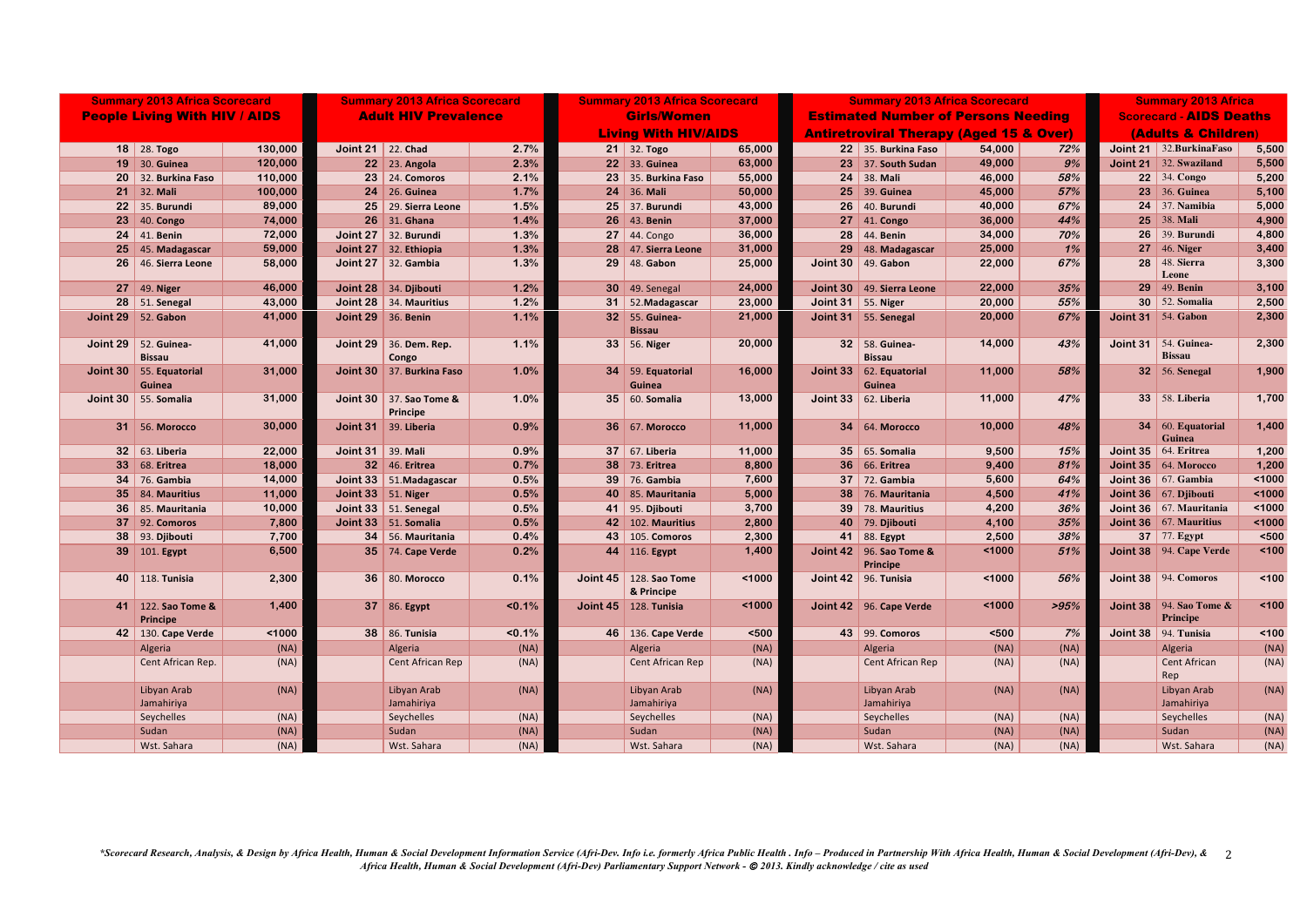\*Scorecard Research, Analysis, & Design by Africa Health, Human & Social Development Information Service (Afri-Dev. Info i.e. formerly Africa Public Health . Info - Produced in Partnership With Africa Health, Human & Socia *Africa Health, Human & Social Development (Afri-Dev) Parliamentary Support Network -* © *2013. Kindly acknowledge / cite as used*

# **Summary Findings from Research and Scorecard**

### **Number of People Living With HIV and AIDS**

- **HIV continues to disproportionately affect sub-Saharan Africa** where 70% of all new HIV infections in 2012 occurred with 25m out of 35.3m people living with HIV globally.
- 9 African countries along with India top list of 10 countries globally with over 1 million people each living with HIV led by South Africa 6.1m, and Nigeria 3.4m (India 2.1m) along with Kenya 1.6m, Mozambique 1.6m, Tanzania 1.5m, Uganda 1.5m, Zimbabwe 1.4m, Malawi 1.1m, Zambia 1.1m).
- **6 SADC countries are in top 10 countries globally with most number of people living with HIV**. (South Africa 6.1m, Mozambique 1.6m, Tanzania 1.5m, Zimbabwe 1.4m, Malawi 1.1m, Zambia 1.1m). Indicative of need for more investment in Sexual and Reproductive Health and HIV Integration being a key outcome of Abuja+ 12 AU Special Summit on HIV, TB and Malaria.
- **4 of Africa's key sub regional economic powerhouses top the Africa list for countries with most number of people living with HIV**. South Africa 6.1m for SADC; Nigeria 3.4m for ECOWAS; and Kenya 1.6m for East Africa, along with Ethiopia 760,000 for Horn of Africa – indicating need for urgent and targeted improved prevention and treatment action in all sub regional economic hubs. ( For North Africa Egypt is in lowest 3 countries with 6,500 people living with HIV).
- **All the 3 core East African Economies, Kenya, Tanzania and Uganda are in top 5 countries globally with most number of people living HIV** with Kenya 1.6m, Tanzania 1.5m and Uganda 1.5m (Along with Rwanda and Burundi total of 4,899,000 in East African Community) - Indicative of urgent action by EAC, especially for more action on investment in Sexual and Reproductive Health and HIV Integration - being a key outcome of Abuja+ 12 AU Special Summit on HIV, TB and Malaria.
- **Despite growing epidemic in North Africa, the region is still with countries with amongst least number of people living with HIV**. E.g. Morocco 30,000; Egypt 6,500; Tunisia 2,300.
- **Relative progress:** Since 2001, the annual number of new HIV infections among adults in sub- Saharan Africa has declined by 34%. **African Countries where adult HIV incidence declined more than 50% between 2001 and 2012 include:** Botswana, Côte d'Ivoire Djibouti; Eritrea, Ethiopia, Gabon, Ghana, Liberia, Malawi,. Namibia, Niger, Nigeria, São Tomé and Príncipe, Senegal, Togo and Zambia.

- **9 African countries along with India top list of 10 countries globally with most number of girls and women over 15 years old living with HIV. South Africa and Nigeria top list with 3.4m and 1.7m respectively –** followed by Kenya 820,000; Mozambique 810,000; Uganda 780,000; Tanzania 730,000; Zimbabwe 700,000; Malawi 560,000; Zambia 490,000; Ethiopia 380,000 – *reflecting potential investment and policy needs for Eliminating Mother to Child Transmission of HIV and AIDS.*
- **HIV continues to be driven by gender inequalities and harmful gender 'norms'** that promote unsafe sex and reduce access to HIV and sexual and reproductive health services.
- **In addition to greater physiological vulnerability of women to HIV, gender inequalities include vulnerability to rape, sex with much older men, unequal access to education and economic opportunities**. Due to these, women are more likely to acquire HIV at earlier ages, resulting in global HIV prevalence among girls / young women double or greater than among males of same age.
- **Gender-based violence increases the risk of HIV infection**. Two recent studies of women in Uganda (15–49 years) and South Africa (15–26 years) found that women who had experienced intimate partner violence were 50% more likely to have acquired HIV than women who had not experienced violence.
- **6 SADC countries in top 10 countries globally with most number of women living with HIV -** South Africa 3.4m; Mozambique 810,000; Tanzania 730,000; Zimbabwe 700,000; Malawi 560,000; Zambia 490,000;
- All the 3 core East African Economies, Kenya, Tanzania and Uganda closely follow SADC in number of women living with HIV with Kenya 820,000; Uganda 780,000; Tanzania 730,000;

### **HIV Prevalence**

- **9 SADC countries with Uganda make up top 10 countries with highest HIV prevalence globally – (**Swaziland 26.5%; Lesotho 23.1%; Botswana 23%; South Africa 17.9%; Zimbabwe 14.7%; Namibia 13.3%; Zambia 12.7% Mozambique 11.1%; Malawi 10.8%; and Uganda 7.2%) - *Indicative of need for urgent improved SADC wide regional investment in Integration of Sexual and Reproductive Health and HIV education and services - being a key outcome of Abuja+ 12 AU Special Summit on HIV, TB and Malaria – especially for young people, and young girls in particular.*
- 23 of top 25 countries globally with highest HIV prevalence are African (with other 2 being Bahamas and Haiti). i.e. of between 2.1% and 26.5%. Overall Africa prevalence is global highest at 4.7%.
- **All the 3 core East African Economies, Kenya, Tanzania and Uganda closely follow SADC in HIV prevalence**  with Uganda at 7.2% Kenya at 6.1% and Tanzania at 5.1%

### **Gender and HIV**

### **Numbers of Girls and Women Living with HIV (aged 15 years and over)**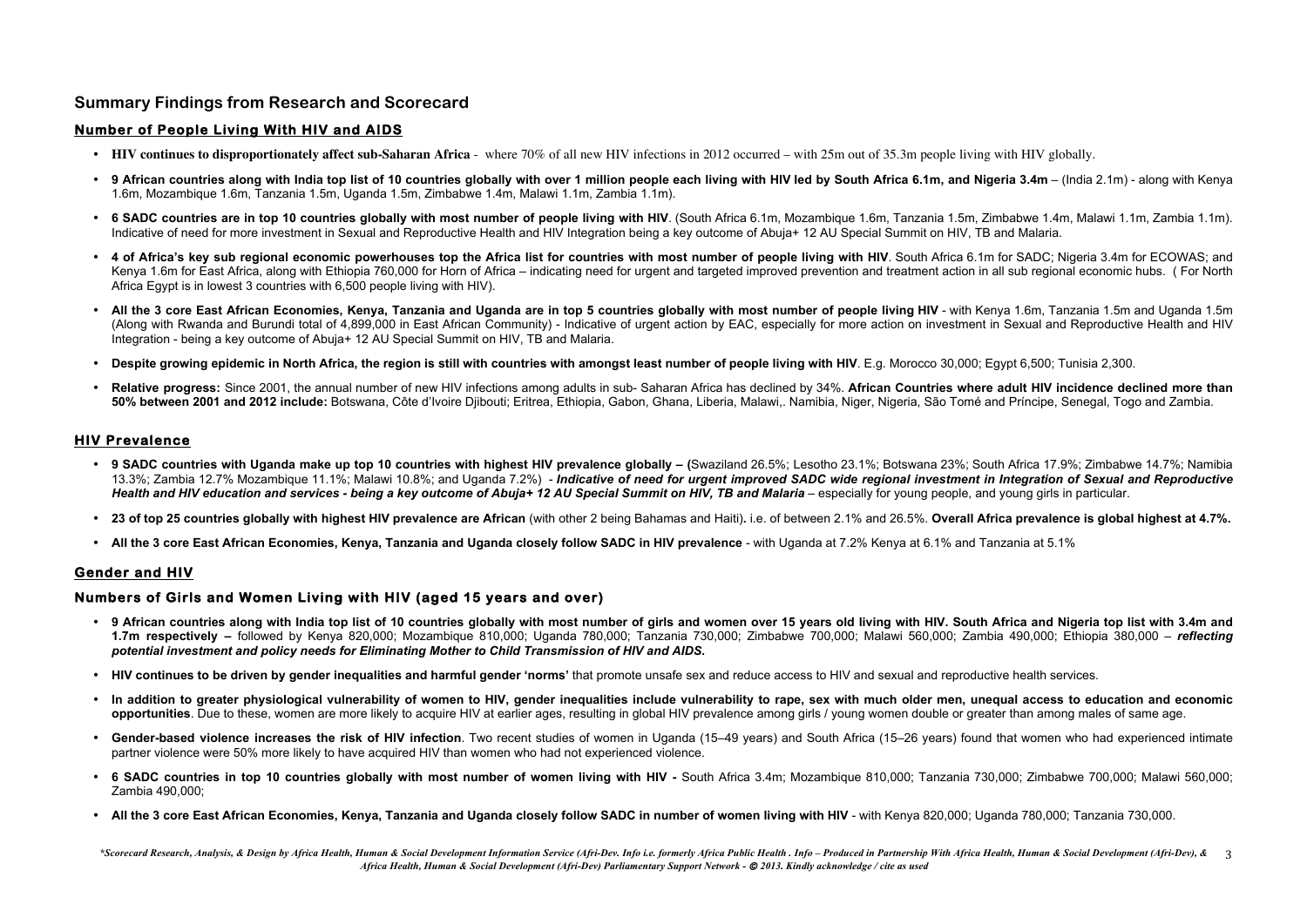• **Relative progress**: Across sub-Saharan Africa, diverse countries have achieved notable reductions in HIV prevalence among young people (15–24 years). In sub-Saharan Africa, HIV prevalence among young women and men fell by 42% from 2001 to 2012. *Nevertheless, HIV prevalence among young women remains more than twice as high as among young men throughout sub-Saharan Africa.*

- 9 African countries along with India top list of 10 countries globally with most number of boys and men over 15 years old living with HIV: 1. South Africa 2,300,000; 2. Nigeria 1,300,000; (3. India 1,150,000); 4. Uganda 620,000; 5. Mozambique 590,000; 6. Kenya 580,000; 7. Zimbabwe 500,000; 8. Tanzania 470,000; 9. Zambia 460,000; 10. Malawi 390,000.
- In addition to persistent low treatment coverage for children, men are notably less likely than women worldwide to receive antiretroviral therapy,

#### **Numbers of Boys and Men Living with HIV (aged 15 years and over)**

#### **HIV Treatment and Prevention**

- Antiretroviral therapy not only prevents AIDS-related illness and death: it also has the potential to significantly reduce the risk of HIV transmission and spread of tuberculosis.
- **With exception of Mozambique (at 48%) all SADC countries with HIV prevalence of over 5% have achieved over 50 % treatment coverage of between 59% and 95%.**
- **With 36% treatment coverage, Nigeria is the country with least treatment coverage amongst 20 countries with highest number of those needing treatment.** Nigeria is also second country globally after South Africa with most number of people needing treatment.
- **East African Community is sub region with highest overall treatment coverage of between 67% and 94% coverage.**
- **The 30 Countries where 90% of the people with an unmet need for antiretroviral treatment live are in alphabetical order (with African countries in bold): 1. Angola**, 2. Brazil, 3. China, 4. Cameroon, **5. Central African Republic, 6. Chad**, 7. Colombia, **8. Côte d'Ivoire, 9. Democratic Republic of the Congo 10. Ethiopia, 11. Ghana,** 12. India, 13. Indonesia, **14. Kenya, 15. Lesotho, 16.**  Malawi, 17. Mozambique, 18. Myanmar, 19. Nigeria, 20. Russian Federation, 21. South Africa, 22. South Sudan, 23. Thailand, 24. Togo, 25. Uganda, 26. Ukraine, 27. United Republic of Tanzania. 28. Viet Nam, **29. Zambia, 30. Zimbabwe**
- **The global target of providing antiretroviral therapy to 15 million people can be reached by 2015**. In 2012, 9.7 million people in low and middle-income countries received antiretroviral therapy, representing 61% of all who were eligible under the 2010 World Health Organization (WHO) HIV treatment guidelines.

However, under the new 2013 WHO guidelines, the HIV treatment coverage in low- and middle-income countries represented only 34% (32-37%) of the 28.3 million people eligible in 2013.

- **Affordability of Essential Medicines & Commodities**: Although several countries have effectively utilised available flexibilities to enhance affordability of essential HIV medicines, TRIPS flexibilities remain under-utilized as a strategy to further lower antiretroviral drug prices. Country reports have cited lack of knowledge and expertise as barriers to the development of favourable legislative environments to minimise intellectual property barriers to accessing essential medicines.
- **The cost of essential medicines and commodities has declined. However for sustainability, local manufacturing capacity must be stepped up**. The African Union's *Roadmap on Shared Responsibility and Global Solidarity for the AIDS, Tuberculosis & Malaria Response in Africa* calls for investment in establishment of regional pharmaceutical manufacturing hubs, and to ensure knowledge and technology are transferred to Africa, harmonization of regulatory systems and maximum use of flexibilities permitted under TRIPS (Trade-Related Aspects of Intellectual Property Rights) Agreement.
- **The 2011 UN Political Declaration on HIV and AIDS underlined that HIV prevention must remain the cornerstone of the HIV response**. To be optimally effective, prevention efforts must include strategic combinations of behavioural, bio- medical and structural programming.
- **Condom and lubricant programming remains a critical element of an evidence-based package to prevent HIV transmission**. When used correctly and consistently, condoms and lubricants remain one of the most efficient technologies available to prevent sexual transmission of HIV.
- **Integration of Sexual and Reproductive Health and HIV services is a key pillar for HIV prevention** especially for young persons and girls. **New HIV infections in Africa in 2012 are estimated at 1.6m, out of 2.3m globally**

### **HIV Mortality**

- **Nigeria and South Africa jointly top global HIV mortality list with 240,000 deaths each in 2012. Overall Africa HIV mortality for adults and children is 1.2m out of global total of 1.6m.**
- **East Africa tops region with most number of countries in top 5 Africa HIV mortality list – with Tanzania 80,000; Uganda 63,000 and Kenya 57,000.**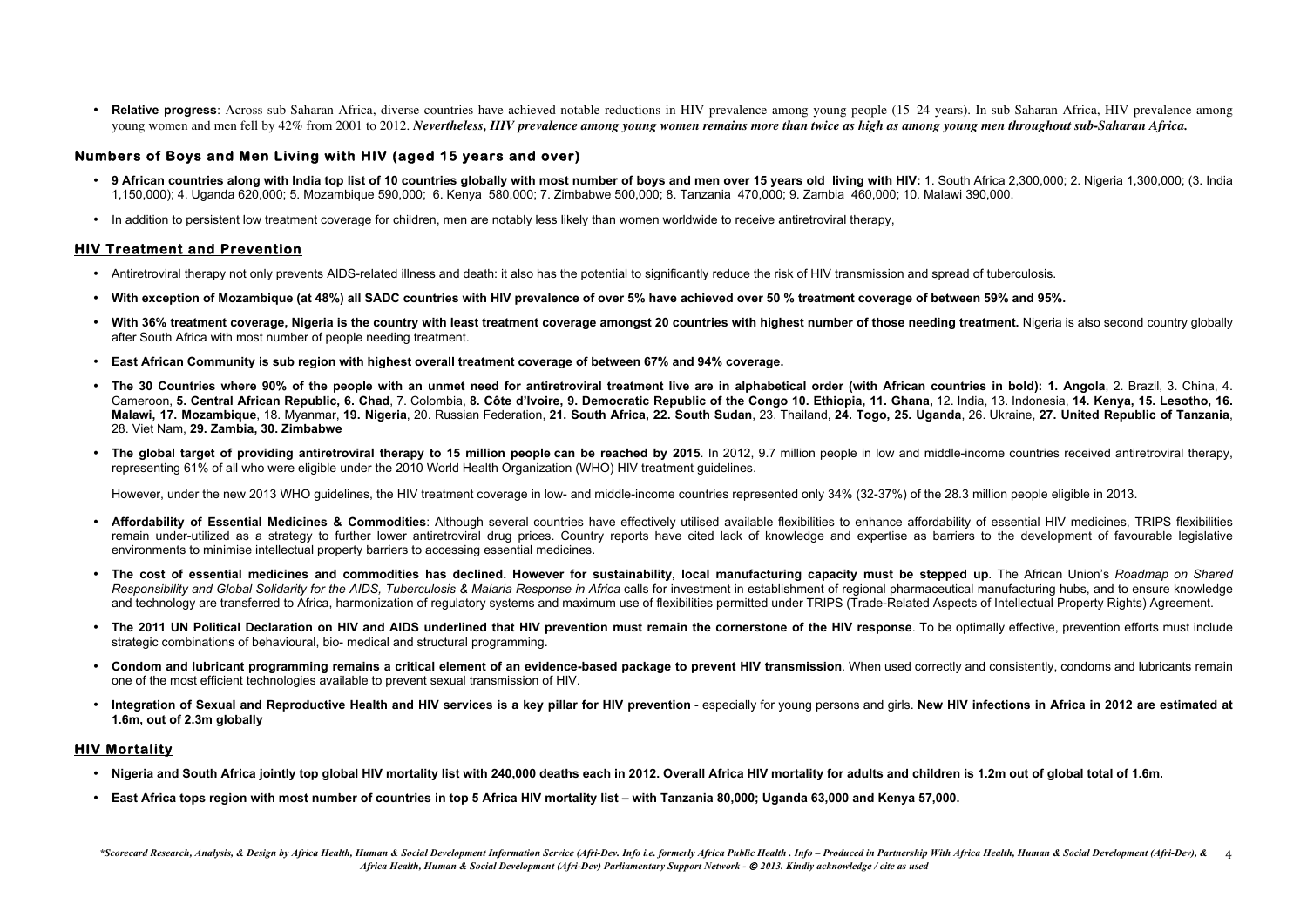- Tuberculosis remains the leading cause of death among people living with HIV.
- In 2012, people living with HIV accounted for 1.1 million (13%) of the estimated 8.7 million people globally who developed TB.
- Of the 2.8 million people with TB who received an HIV test result in 2012, 20% tested HIV-positive, including 42% of people with TB in sub-Saharan Africa.
- More than 75% of estimated HIV-positive incident TB cases live in just 10 countries (Ethiopia, India, Kenya, Mozambique, Nigeria, South Africa, Tanzania, Uganda, Zambia and Zimbabwe).
- As a result of progress in meeting needs of TB patients living with HIV, the world is within reach of achieving the 2015 target of reducing by 50% TB-related deaths among people living with HIV.
- HIV, TB and Gender: In addition to the direct health impact of HIV infection, the epidemic also undermines the health and wellbeing of women in other ways. In settings with high HIV prevalence, young women aged 15–24 experience TB rates 1.5–2 times higher than men in the same age group.
- Relative Progress: Since 2004, TB- related deaths among people living with HIV have declined by 36% worldwide and slightly less in Africa, home to 75% of all people living with TB and HIV. WHO estimates that scale-up of collaborative HIV/TB activities (including HIV testing, antiretroviral therapy and recommended preventive measures) prevented 1.3 million deaths from 2005 to 2012.

• From 1996 to 2012, antiretroviral therapy prevented 6.6 million AIDS-related deaths worldwide.

### **HIV and TB**

# **Financing and Investment (Also see New Afri-Dev.Info & Abuja 15% Plus 2013 Multiple Indicator Africa Scorecard on Health Financing)**

- For the second consecutive year, domestic sources accounted for the majority of HIV funding at an estimated US\$ 9.9, corresponding to 53% of all global resources available in 2012. i.e. domestic spending accounted for 53% of all HIV-related spending in 2012.
- International spending on HIV programmes also rose slightly in 2012 bringing it back to the level of the funding peak achieved in 2009 when the global financial and economic downturn began.
- **Including all sources, Eastern and Southern Africa accounted for 47% of all HIV spending in 2012** followed by Latin America (17%). Other regions made up less than 10% of global HIV spending.
- **Nevertheless, many countries, notably those in East, Central and West Africa, remain heavily dependent on international financing** for their antiretroviral treatment programmes.
- **A sizeable proportion (28%) of all international assistance is provided through multilateral institutions, such as the Global Fund to Fight AIDS, Tuberculosis and Malaria, the global health organization UNITAID, and United Nations agencies**.
- Multilateral funding accounted for 13% of total funding available for HIV activities from all sources (including international, domestic, public and private). Private philanthropic funders in the US and the European Union contributed more than 5% of international HIV assistance disbursed in 2012.
- In 2012 the US President's Emergency Plan for AIDS Relief (PEPFAR) made up approximately 73% of all bilateral aid for HIV, almost half (48.7%) of all international HIV contributions and 23% of total HIV funding available from all sources (including international, domestic, public and private).
- The UK accounted for an estimated 10.7% of all bilateral funding available in 2012, followed by the Netherlands (2.8%), Denmark (2.6%) and Germany (2.4%). Several countries including Denmark, Ireland, the Netherlands, Norway, Sweden, the UK and the US – contributed a share of international HIV funding that exceeds their respective share of global gross domestic product.
- Domestic resources account for the majority of spending for treatment and care, but international spending financed the majority of prevention efforts.

### **Vulnerable Groups**

- **In 2012, according to national reports, the highest median HIV prevalence among men who have sex with men was reported in Western and Central Africa (19%) and Eastern and Southern**  Africa (15%) - with somewhat lower but still high levels of HIV infection reported among men who have sex with men in Latin America (12%), Asia and the Pacific (11%), Western and Central Europe and North America (8%) and the Caribbean (7%).
- In 2012, non-governmental informants in 70% of countries and national governments in 60% reported the existence of laws, regulations or policies that present obstacles to effective HIV prevention. treatment, care and support for key populations and vulnerable groups.